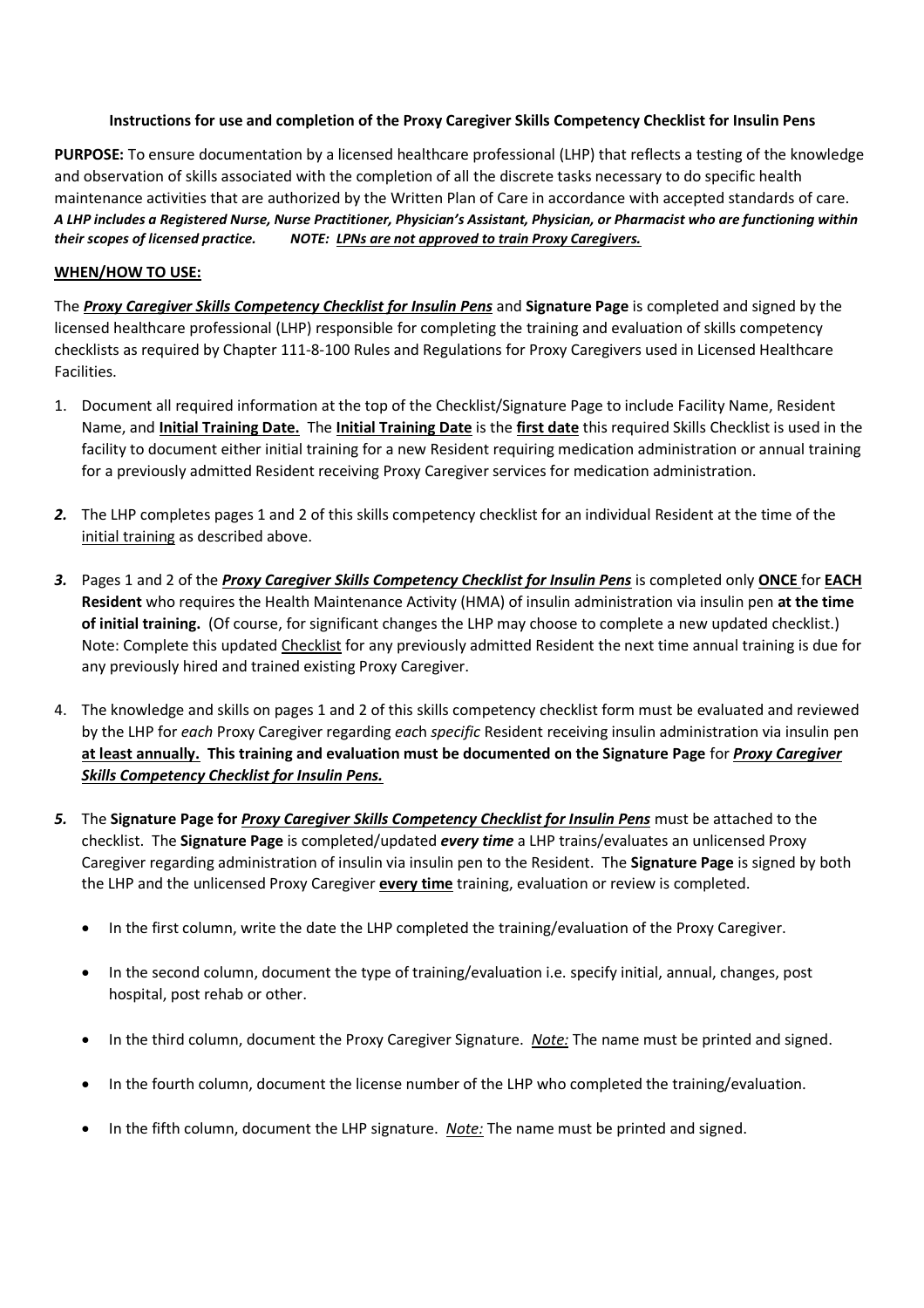# **Proxy Caregiver Skills Competency Checklist for Insulin Pens**

| <b>Facility Name:</b> |  |
|-----------------------|--|
| <b>Resident Name:</b> |  |

**Initial Training Date: \_\_\_\_\_\_\_\_\_\_\_\_** 

**The unlicensed Proxy Caregiver must (***without prompting or error***) demonstrate the following skills or tasks in accordance with the guidelines listed on this Skills Competency Checklist with 100% accuracy to a licensed healthcare professional (LHP) including a Registered Nurse, Nurse Practitioner, Physician's Assistant, Physician or Pharmacist.** *Competency validation by the Georgia licensed healthcare professional is to be in accordance with their occupational licensing laws.* **NOTE:** *LPNs are not allowed to train Proxy Caregivers*

| <b>SKILLS/TASKS</b>                                                                                        | Licensed                          |  |
|------------------------------------------------------------------------------------------------------------|-----------------------------------|--|
|                                                                                                            | <b>Healthcare</b><br>Professional |  |
|                                                                                                            | Initials:                         |  |
| 1. Checks/verifies the signed order for insulin administration and finger stick Blood Sugar (BS) checks    |                                   |  |
| prior to insulin administration                                                                            |                                   |  |
| a. Checks finger stick Blood Sugar per signed order, records on facility document prior to insulin         |                                   |  |
| administration and notifies designated LHP per facility policy if out of range prior to administering      |                                   |  |
| insulin                                                                                                    |                                   |  |
| b. During Finger Stick Glucose Monitoring, verbalizes/demonstrates specialized infection control           |                                   |  |
| measures associated with equipment used for finger sticks, glucose meters, insulin pens, and sharps        |                                   |  |
| container                                                                                                  |                                   |  |
| 2. Uses the Six Rights and 3 Check Method along with Medication Administration Record (MAR) and:           |                                   |  |
| a. Identifies the right resident                                                                           |                                   |  |
| b. Identifies the right time                                                                               |                                   |  |
| c. Identifies the right medication by verifying that the name of the insulin on the container matches the  |                                   |  |
| signed order and the MAR                                                                                   |                                   |  |
| d. Verifies the right dose on the medication label matches the signed order and the MAR                    |                                   |  |
| e. Verifies the right route of the medication as identified on the signed order and the MAR                |                                   |  |
| 3. Checks the expiration of the insulin pen cartridge                                                      |                                   |  |
| 4. Identifies if the pen is Durable (re-fillable) or Prefilled (disposable)                                |                                   |  |
| 5. Verbalizes all insulin pens are to be used on only one resident and cannot be shared among residents    |                                   |  |
| 6. Identifies that each insulin pen is clearly labeled with the name/date of birth of the resident         |                                   |  |
| 7. Verbalizes that unopened insulin should be refrigerated and after opened kept at room temperature       |                                   |  |
| (below 86 degrees Fahrenheit)                                                                              |                                   |  |
| 8. Rechecks the Six Rights                                                                                 |                                   |  |
| 9. Utilizes excellent handwashing technique and demonstrates understanding of infection control            |                                   |  |
| measures (including use of sharps containers) during entire process of administering insulin               |                                   |  |
| 11. Either screws or clicks a new pen needle to attach it to the insulin pen                               |                                   |  |
| 12. Removes the cap from the needle                                                                        |                                   |  |
| 13. If necessary, primes the pen to remove any air from the needle. (Follow manufacturer's guidelines)     |                                   |  |
| 14. Turns the knob (or "dial") on the end of the insulin pen to the number of units prescribed on the      |                                   |  |
| signed order and MAR    NOTE: (A small drop of insulin should be visible)                                  |                                   |  |
| 15. Identifies appropriate injection sites for insulin, chooses a site, and cleanses the skin with alcohol |                                   |  |
| prep and allows to air dry. Verbalizes the need to rotate administration sites.                            |                                   |  |
| 16. Gently pinches skin of chosen injection site and inserts pen needle into the skin at a 45 to 90 degree |                                   |  |
| angle.                                                                                                     |                                   |  |
| 17. Pushes injection button down at the end of the pen completely to inject insulin and waits 10           |                                   |  |
| seconds keeping the needle in place to ensure all insulin is injected                                      |                                   |  |
| 18. Removes the needle from the skin, removes the needle from the pen and disposes the needle in a         |                                   |  |
| sharps container                                                                                           |                                   |  |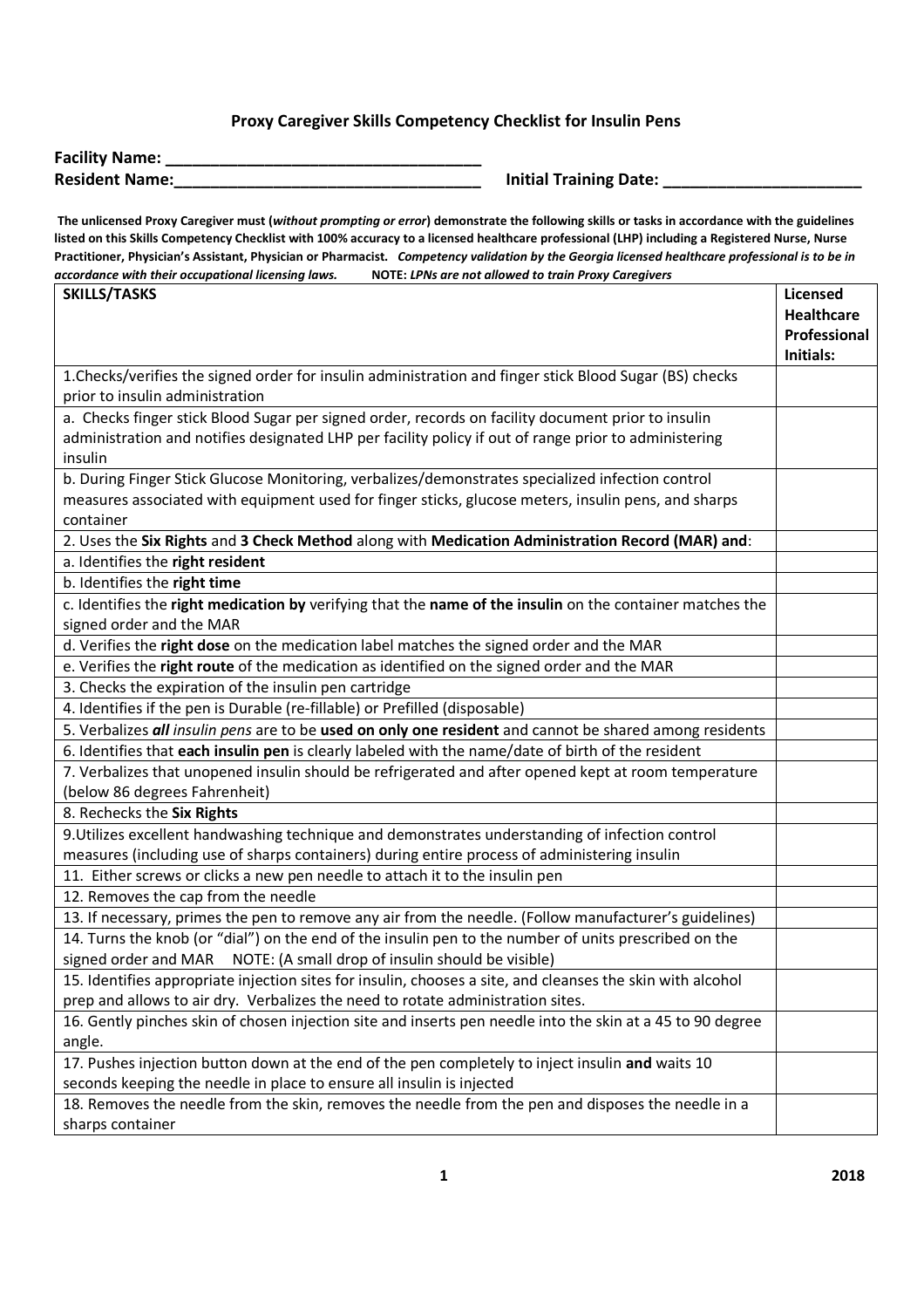# **Proxy Caregiver Skills Competency Checklist for Insulin Pens**

**Facility Name: \_\_\_\_\_\_\_\_\_\_\_\_\_\_\_\_\_\_\_\_\_\_\_\_\_\_\_\_\_\_\_\_\_\_\_**

**Resident Name:\_\_\_\_\_\_\_\_\_\_\_\_\_\_\_\_\_\_\_\_\_\_\_\_\_\_\_\_\_\_\_\_\_\_ Initial Training Date: \_\_\_\_\_\_\_\_\_\_\_\_\_\_\_\_\_\_\_\_\_\_**

| <b>SKILLS/TASKS</b>                                                                                                                                                                                                                   | <b>Licensed</b><br>Healthcare<br>Professional<br>Initials: |
|---------------------------------------------------------------------------------------------------------------------------------------------------------------------------------------------------------------------------------------|------------------------------------------------------------|
| 19. Removes gloves and washes hands                                                                                                                                                                                                   |                                                            |
| 20. Reviews Six Rights and Documents the insulin administration and BS on the MAR                                                                                                                                                     |                                                            |
| 21. Verbalizes signs and symptoms of hyperglycemia (including but not limited to increased thirst,<br>frequent urination, confusion, elevated blood sugar) AND what to do (including immediate actions to<br>take) and who to notify. |                                                            |
| 22. Verbalizes signs and symptoms of hypoglycemia (including but not limited to shakiness, dizziness,                                                                                                                                 |                                                            |
| sweating, headache, mood changes, and confusion) AND what to do (including immediate actions to<br>take) and who to notify.                                                                                                           |                                                            |
| 23. States reasons for when/how to contact a licensed health care professional for changes of                                                                                                                                         |                                                            |
| condition or questions regarding concerns about the Resident                                                                                                                                                                          |                                                            |
| Special Considerations Specific to this Resident:                                                                                                                                                                                     |                                                            |
| <b>Other Notes/Comments:</b>                                                                                                                                                                                                          |                                                            |

Signature of Licensed Healthcare Professional Completing Initial Training: \_\_\_\_\_\_\_\_\_\_\_\_\_\_\_\_\_\_\_\_\_\_\_\_\_\_\_\_\_\_\_\_\_\_\_

**License Number of LHP Completing Training: \_\_\_\_\_\_\_\_\_\_\_\_\_\_\_\_\_\_\_\_\_\_\_\_\_ Date of Initial Training: \_\_\_\_\_\_\_\_\_\_\_\_\_**